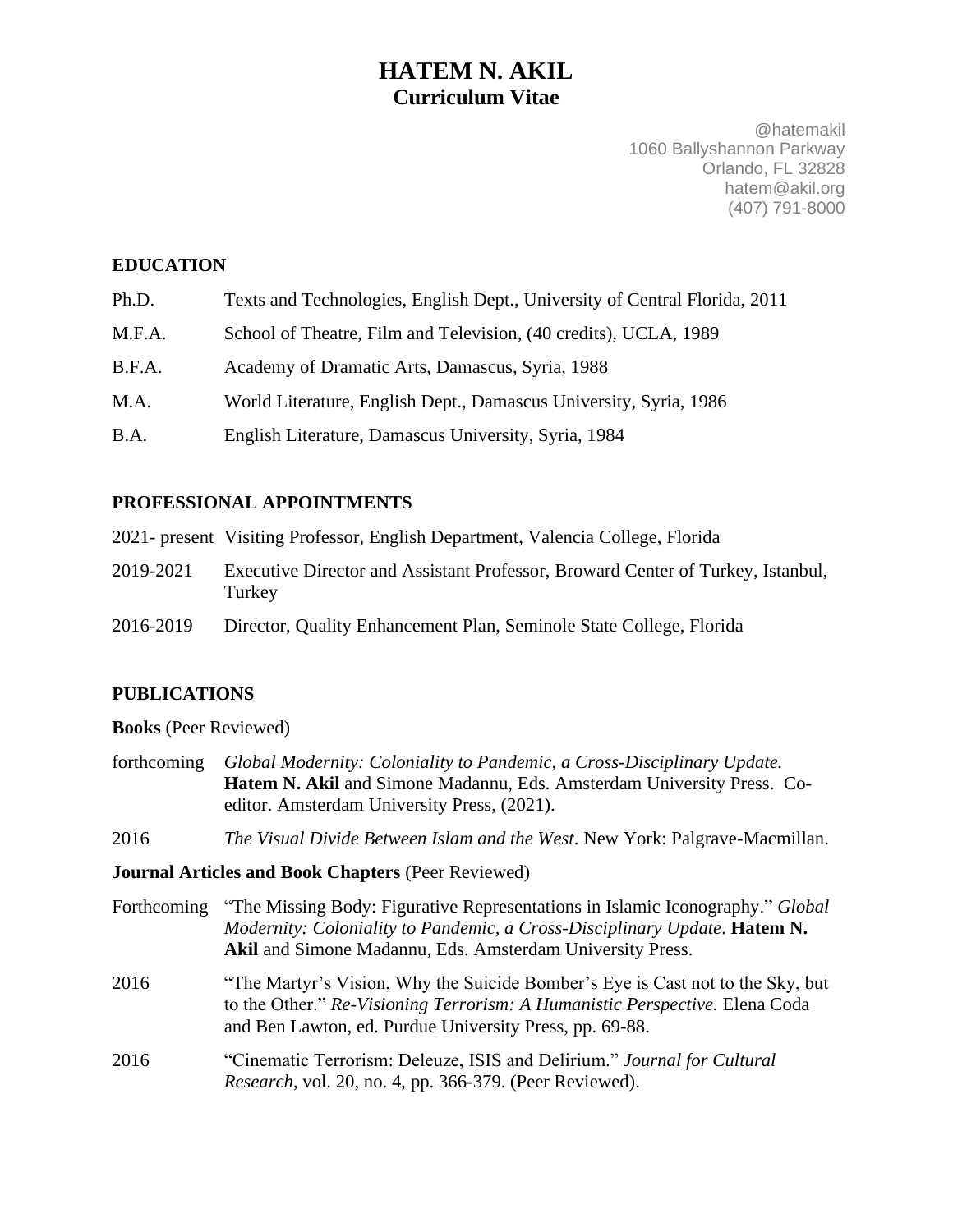1987 "Kurosawa's Shakespeare". *Cinema Life Journal*, Damascus, Syria: pp. 53-61.

### **Review Articles**

- "Festival Review: Review of the 1988 Damascus Theatre Festival." Theatre Life Journal, Damascus, Syria: Winter 1988, pp. 72-79.
- "Festival Review: Review of the 1987 Damascus Theatre Festival." *Theatre Life Journal*, Damascus, Syria: Winter 1987, pp. 70-76.
- "Festival Review: Review of the 1986 Damascus Theatre Festival." *Theatre Life Journal*, Damascus, Syria: Winter 1986, pp. 73-79.

#### **Published Interviews**

- "Interview with Egyptian Filmmaker Yousef Chahine." *Theatre Life Journal*, Damascus, Syria: Spring 1988, pp. 28-36.
- "Interview with Lebanese Poet Paul Shaoul." *Theatre Life Journal*, Damascus, Syria: Winter 1988, pp. 41-48.
- "Interview with Tunisian director, Mohamed Driss." *Theatre Life Journal*, Damascus, Syria: Spring 1987, pp. 33-39.
- "Interview with Syrian Poet Mamdouh Edwan." *AlWatan Al-Arabi*, London: July 1986, pp. 16- 21.

"Interview with Moroccan Playwright and dramaturge, Ahmed Taïeb Laalej." *Theatre Life Journal*, Damascus, Syria: Spring 1986, pp. 31-38.

### **GRANTS AND FELLOWSHIPS**

| 2018, 2017 | Seminole State College Foundation for Reading Center projects, \$2,000/\$2,000          |
|------------|-----------------------------------------------------------------------------------------|
| 2015       | FMS Technologies for research current Geo-tracking technologies, \$30,000               |
| 1993       | Department of Cultural Affairs for Theatre Production, Los Angeles Festival,<br>\$8,000 |
| 1988       | Graduate Fellowship, University of California, Los Angeles                              |
| 1986       | French Ministry of Culture, Festival d'Avignon                                          |

## **PAPERS AND CONFERENCE PARTICIPATION**

### **Panels Organized / Chaired**

2018 "Global Arab Precarity and the Contemporary US Academy: Race, Religion, Profession." Roundtable. Modern Language Association, New York, January 4-7.

*Hatem N. Akil Vita*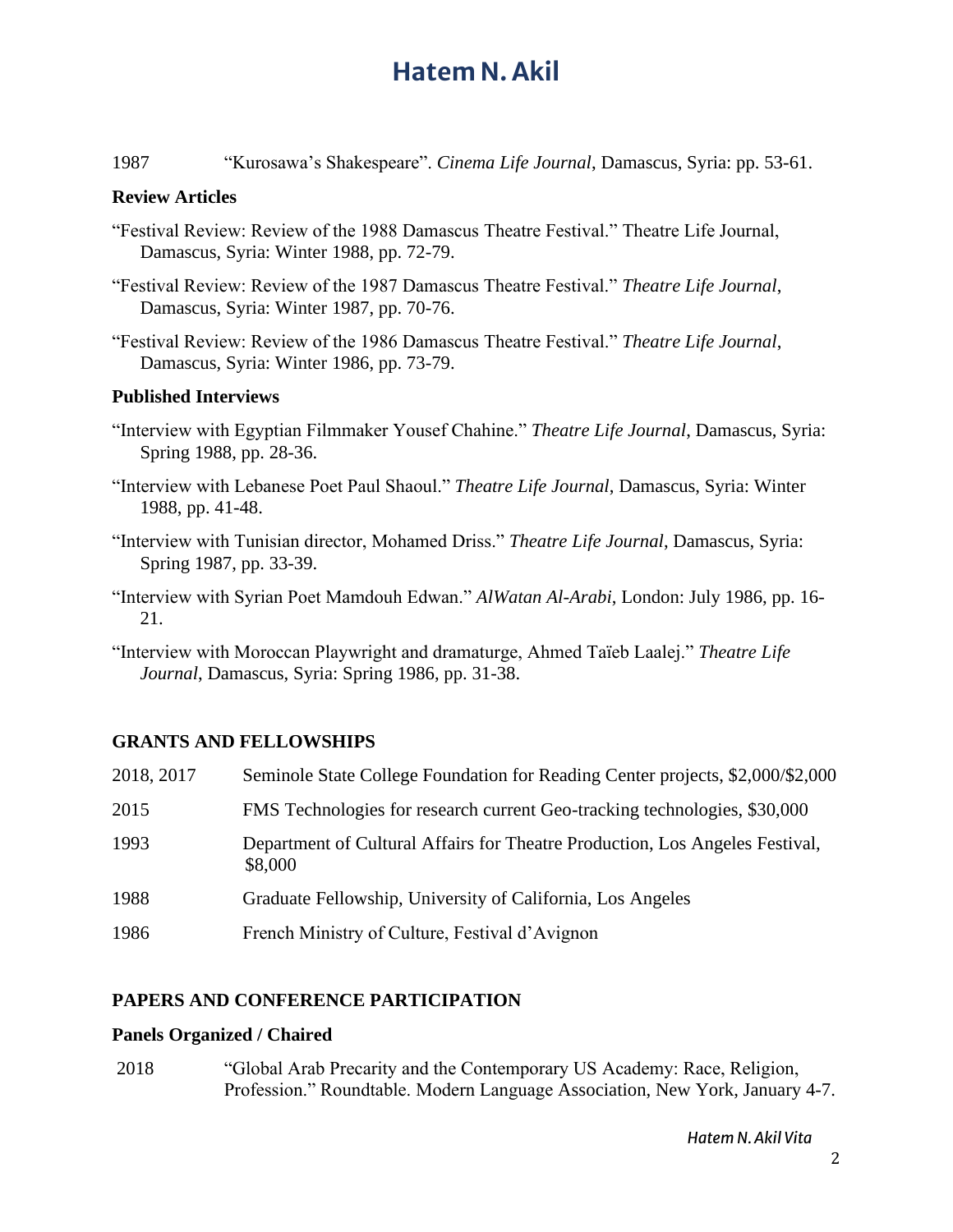| 2018          | "Environmental Insecurities and Global Arab Humanities." Modern Language<br>Association New York, January 4-7.                                      |
|---------------|-----------------------------------------------------------------------------------------------------------------------------------------------------|
| 2018          | "Teaching Global Arab Comics in the United States." Modern Language<br>Association New York, January 4-7.                                           |
| 2018          | "Brecht in the Middle East." Modern Language Association New York, January<br>$4-7.$                                                                |
| 2017          | "Driving Gender." With Manal Al-Sharif. Seminole State College, October 25.                                                                         |
| 2017          | "Immigration towards Europe." With Simone Maddanu. Seminole State College,<br>October 24.                                                           |
| 2017          | "War as a State of Dystopia." With Robin Yassin-Kaasab. Seminole State<br>College, October 17.                                                      |
| 2017          | "The Impossible Revolution" With Yassin Haj Saleh. Seminole State College,<br>October 5.                                                            |
| 2017          | "The Ends of Freedom." Roundtable. Seminole State College, September 26.                                                                            |
| 2017          | "Theatre, Censorship and Exile." With Naila Al-Atrash. Seminole State College,<br>September 28.                                                     |
| 2017          | "States of In/Security: Global Palestine in Literature, Culture, Art, and Activism."<br>Modern Language Association. Philadelphia, PA, January 5-8. |
| 2017          | "Writing Migrant Selves in Transnational Arab Contexts." Modern Language<br>Association. Philadelphia, PA, January 5-8.                             |
| 2017          | "Beyond Bounds: The Refugee in Global Arab Literary Studies." Modern<br>Language Association. Philadelphia, PA, January 5-8.                        |
| 2016          | Diasporic Communities, Transnational Publics, and the Global Arab." Modern<br>Language Association Convention, Austin, TX, January 7-10.            |
| 2016          | "Politics of Solidarities and Cross-Racial Alliances." Modern Language<br>Association Convention, Austin, TX, January 7-10.                         |
| <b>Papers</b> |                                                                                                                                                     |
| 2017          | "Refugee: Seeking Spatial Justice." 26 <sup>th</sup> British Commonwealth and Postcolonial<br>Studies, Savannah, GA, February 17-18.                |
| 2017          | "Youssef Chahine's Alexandria Quartet: A Spatial Analysis," Modern Language<br>Association. Philadelphia, PA, January 5-8.                          |
| 2016          | "Cinematic Terrorism and the Murder of the Image." American Association of<br>Comparative Literature, Boston, MA, March 17-20.                      |
| 2011          | "The Martyr's Vision: Why the suicide bomber's eye is cast not to the sky but to                                                                    |

*Hatem N. Akil Vita*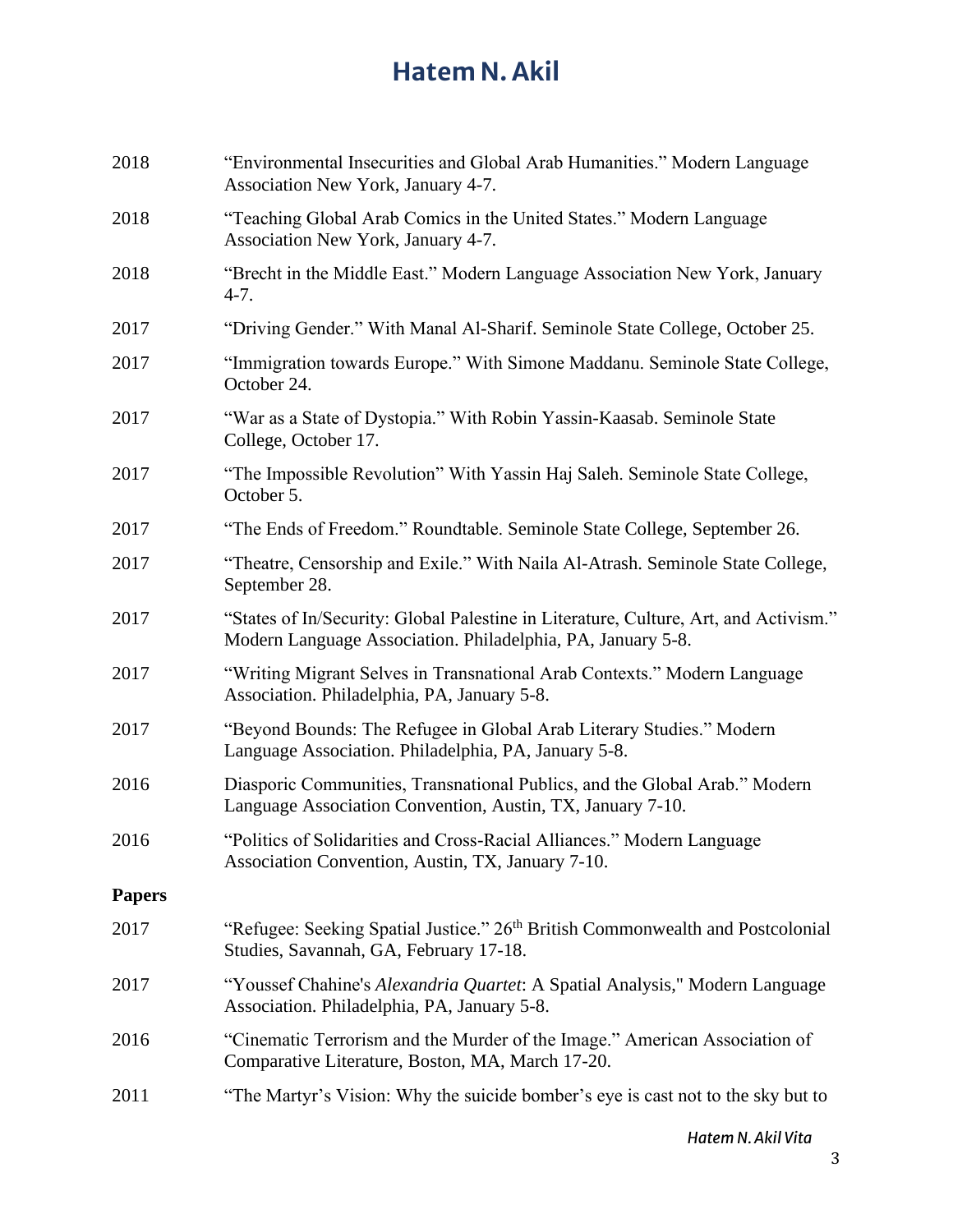the Other!" Purdue University, September 9-10.

2009 "Sex, Veils, and Stereotype, Colonial Gaze – Native Bodies: from French Postcards to the Muhammad Cartoons." Florida Graduate Research Forum, University of Central Florida, April 6.

### **COURSES TAUGHT**

#### **Valencia College, 2020-Present**

English Composition

#### **Southern New Hampshire University, 2018-Present**

Perspectives in Humanities Applied Humanities

### **Seminole State College**, **2012-2019**

English Composition

English Literature

Introduction to Humanities

Reading Apprenticeship (Faculty Seminar)

### **Middlebury College**, **2016**

Intermediate Arabic Reading

Intermediate Arabic Listening and Speaking

Intermediate Arabic Grammar

Levantine Dialect Conversation

### **American Intercontinental University, 2014-2015**

American Cinema

Advanced Production

Advanced Directing

Production, Senior Project

Digital Portfolio

#### **University of Central Florida**, **2011-2012**

Digital Cultures and Narrative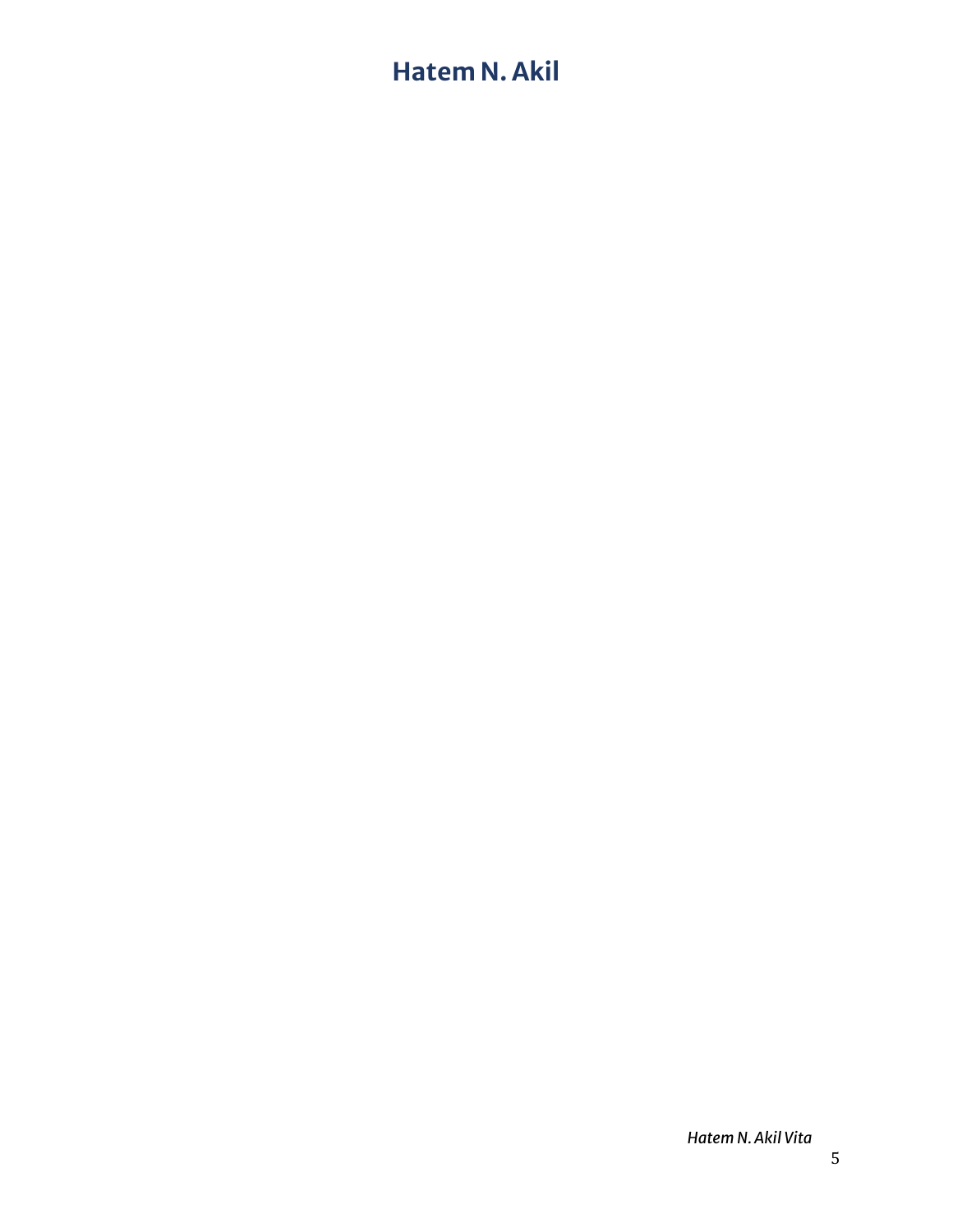## **RESEARCH AND ACADEMIC INTERESTS**

World Literature, Critical Theory, Post Colonialism, Digital Humanities, Digital Media, Visual Theory, Rhetorical Criticism, Arabic Language and Culture, Global Arab and Arab American literature, Contemporary Literature in Arabic, Global Modernity, Islamic Modernity, Spatial Humanities, Arab Digital Humanities, Digital Storytelling, Digital Culture, Global Cinema, World Theatre.

## **EXHIBITIONS CURATED**

| 2019 | Quilts / Stories: The Art of Lauren Austin, Seminole State College, FL                |
|------|---------------------------------------------------------------------------------------|
| 2019 | Stonewall 50, Seminole State College, FL                                              |
| 2018 | Eclectic Local: Reading Orlando Art, Seminole State College, FL                       |
| 2018 | Protest and Pride, FL, Seminole State College                                         |
| 2017 | White Only, Seminole State College, FL                                                |
| 2017 | The Art of the Book: Book as Art, Seminole State College, FL                          |
| 2011 | The Art of Syria, Asian American Medical Association, Chicago, IL                     |
| 2010 | 4000 years of Images: Contemporary Middle Eastern Art, Casa Feliz, Winter<br>Park, FL |
| 2009 | The Sheltering Eye, Baraka Collection, Winter Park, FL                                |

# **FILM EVENTS ORGANIZED**

| 2019 | Stonewall Film Festival, Seminole State College, FL    |
|------|--------------------------------------------------------|
| 2018 | LGBTuesdays Film Series, Seminole State College, FL    |
| 2018 | Global Film Festival, Seminole State College, FL       |
| 2017 | Dystopia Film Festival, Seminole State College, FL     |
| 2017 | Banned Books Film Festival, Seminole State College, FL |

### **MEDIA EXPERIENCE**

| 1985-1988 | Director/Producer, TV commercials, Damascus for Art Productions, Syria |
|-----------|------------------------------------------------------------------------|
| 1984-1988 | Assistant Director. Damascus Nights, Syrian Arab TV, Syria             |
| 1983-1988 | Editor, Host. <i>Theatre Report</i> , Radio Damascus, Syria            |

*Hatem N. Akil Vita*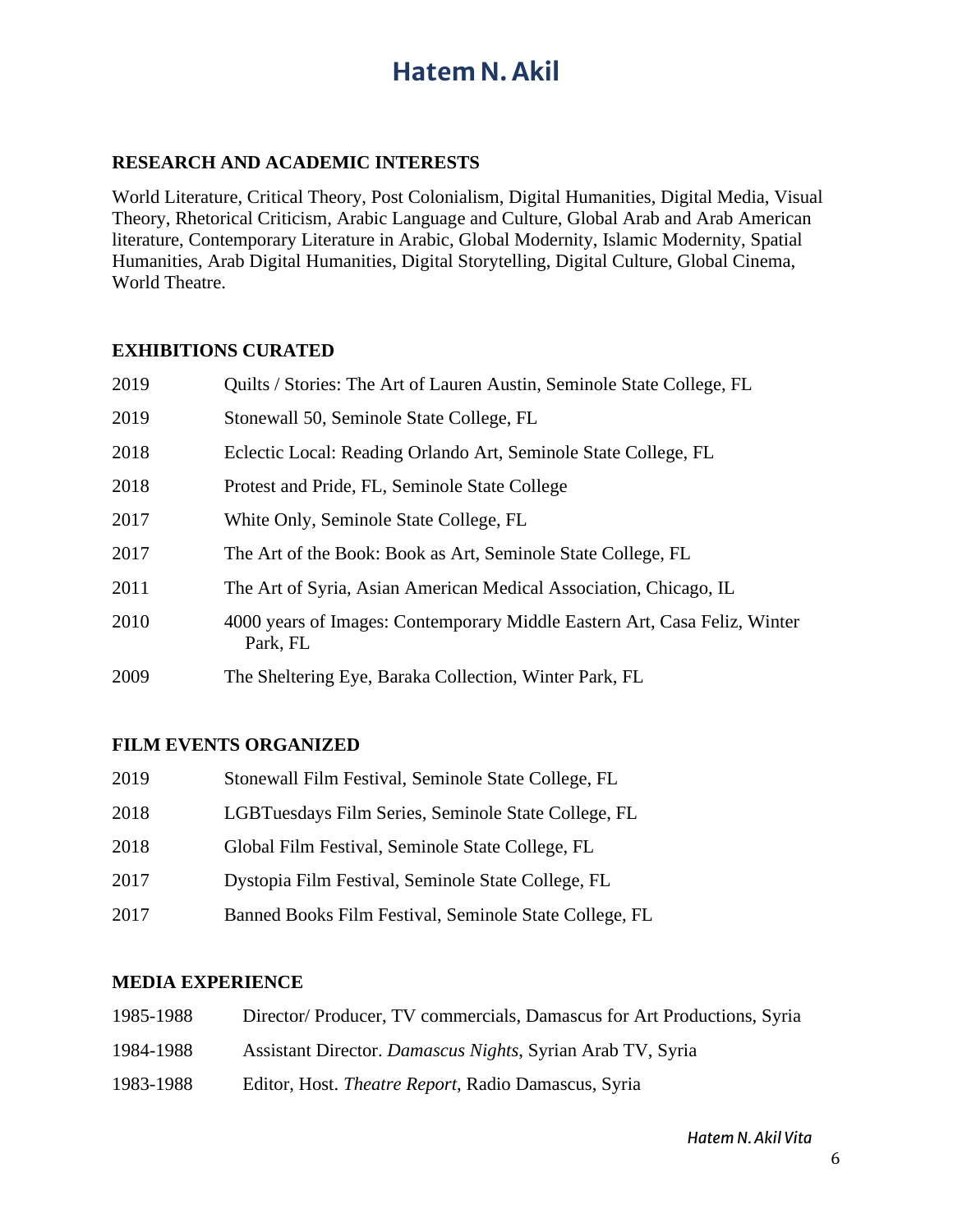| 1983-1988 | Editor, Host. <i>Festival Review</i> , Radio Damascus, Syria |
|-----------|--------------------------------------------------------------|
| 1982-1988 | Host, DJ. Rainbow (Top 20) Radio Show, Radio Damascus, Syria |
| 1981-1988 | News Editor/Anchor, Radio Damascus, Syria                    |

### **THEATRE EXPERIENCE**

| 1994 | <i>Immigration Tales, al-Funun al-Arabiya, Director, LA Festival (Los Angeles, CA)</i>                   |
|------|----------------------------------------------------------------------------------------------------------|
| 1989 | <i>The Scream</i> , Michelle Jordan, UCLA Little Theatre, Director, (Los Angeles, CA)                    |
| 1988 | Le Bourgeois Gentilhomme, Moliere, Actor, Academy of Dramatic Arts, (Damascus,<br>Syria),                |
| 1987 | Death of a Salesman, Arthur Miller, Actor, Academy of Dramatic Arts, (Damascus,<br>Syria)                |
| 1987 | Calchas, Anton Chekhov, Actor, Academy of Dramatic Arts, (Damascus, Syria)                               |
| 1986 | <i>Harvest Nights</i> , Mahmuod Diab, Actor, National Theatre, (Damascus, Syria)                         |
| 1985 | <i>Shoeshine Boys, Actor, director: Jawad al-Assadi, Festival d'Avignon, (Avignon, 1910)</i><br>France)  |
| 1984 | The Mother, Bertold Brecht, Assistant Director, University Theatre, (Damascus,<br>Syria)                 |
| 1983 | Interview in Buenos Aires, Genrikh Borovik, Assistant Director, University Theatre,<br>(Damascus, Syria) |

### **SERVICE TO THE COLLEGE**

Chair, TEDx Steering Committee, Seminole State College, 2018- 2019 Member, First Year Experience Committee, Seminole State College, 2018-2018 Member, Smart Start Committee, Seminole State College, 2018-2018 Chair, QEP Advisory Board, Seminole State College, 2016- 2019 Chair, QEP Culture of Reading Committee, Seminole State College, 2016- 2019 Member, Faculty Center Advisory Board, Seminole State College Member, Speaker Series Committee, Seminole State College, 2016- 2019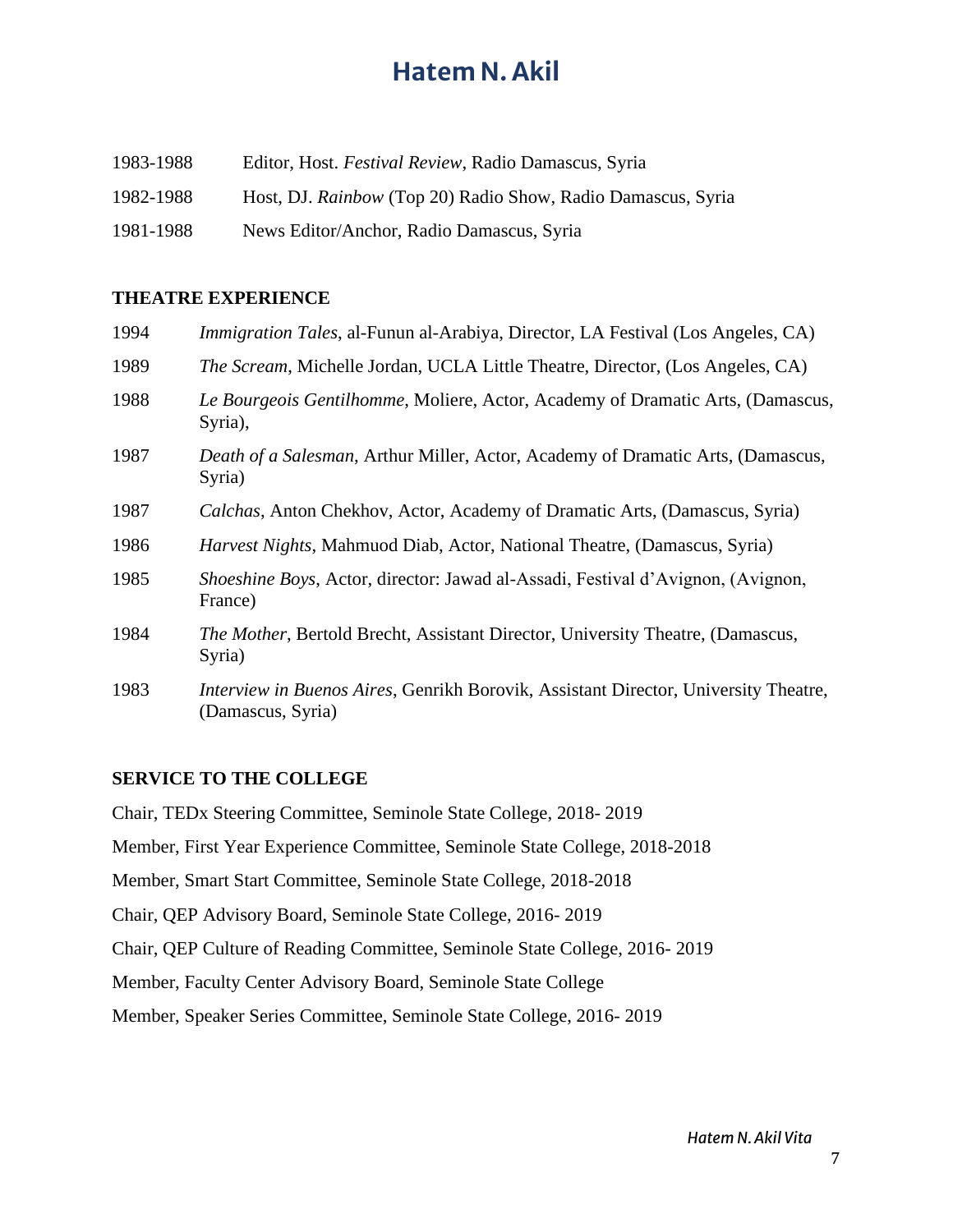# **SERVICE TO THE COMMUNITY**

Member, Advisory Board, Southern Technical College, (Orlando, FL), 2020-Present Executive Director, The Barada Institute, (Gaziantep, Turkey), 2016-Present Member, Board of Trustees, Mount Dora Center for the Arts, (Mount Dora, FL.), 2018-2019 Volunteer, Relief Web, Standby Task Force, (worldwide), 2015-2017 Executive Director, Baraka World Foundation (Winter Park, FL), 2010-2016 Chair of Theatre, al-Funun al-Arabiya (Los Angeles, CA), 1993-1994

## **SERVICE TO THE PROFESSION**

Member, Advisory Board, Aldar University College, (Dubai, UAE), 2020-Present

Primary Investigator, Modernity, Update conference, Seminole State College, 2018

Co-founder/Chair/Member, Forum on Global Arab and Arab American Literature and Cultural Studies, Modern Language Association, 2016-2019

### **PROFESSIONAL MEMBERSHIP**

American Comparative Literature Association (ACLA) International Association for Visual Culture Middle East Studies Association (MESA) Modern Language Association (MLA) Society for Cinema and Media Studies

# **LANGUAGES STUDIED**

- Arabic: Native fluency
- French: Intermediate reading, writing
- German: Research language
- Spanish: Research language
- Turkish: Beginner